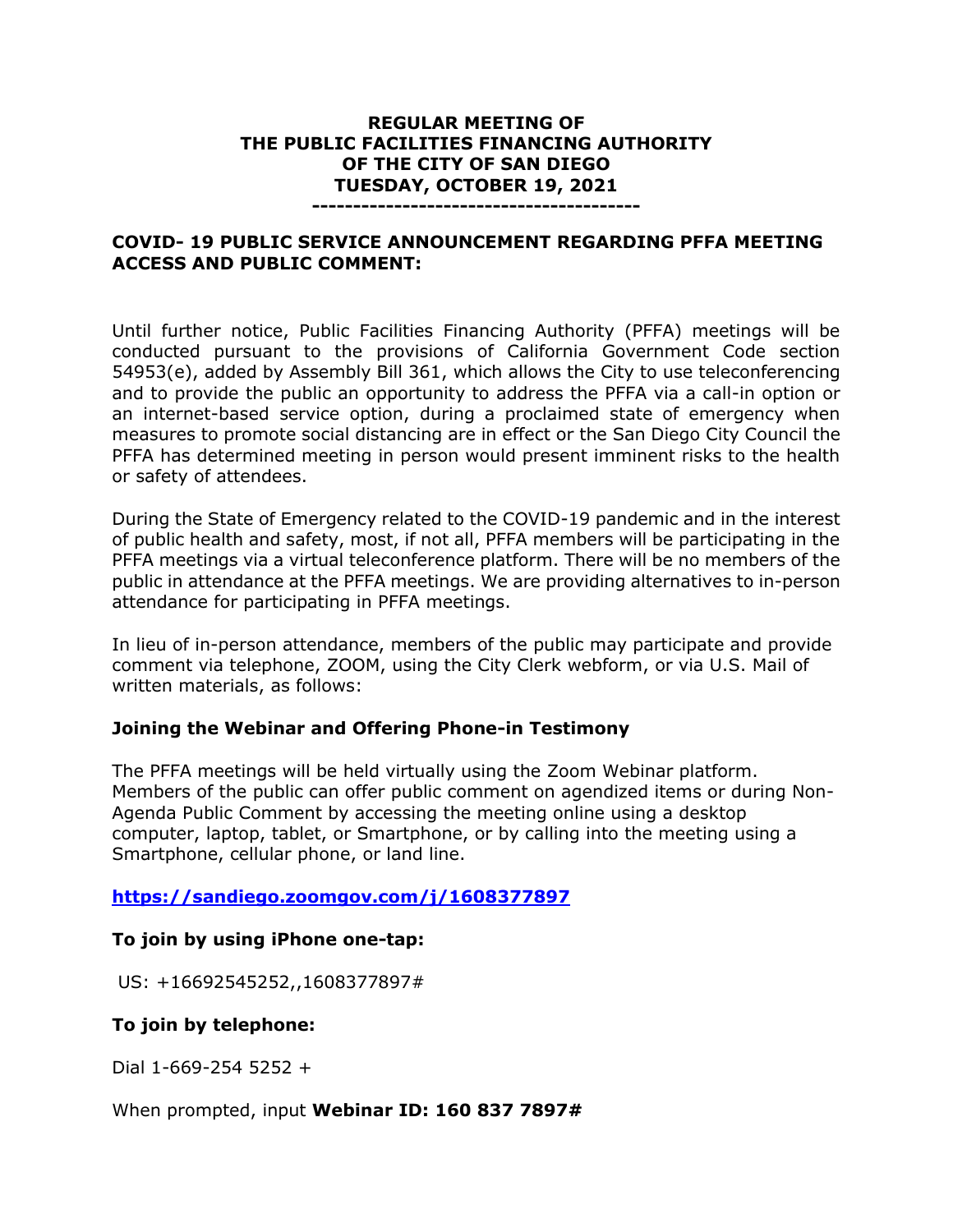### **How To Speak To A Particular Item or during Non-Agenda Public Comment:**

When the Clerk introduces the item you would like to comment on (or indicates it is time for Non-Agenda Public Comment), raise your hand by either tapping the "Raise Your Hand" button on your computer, tablet, or Smartphone, or by dialing \*9 on your phone. You will be taken in the order in which you raised your hand. You may only speak once on a particular item.

When the Clerk indicates it is your turn to speak, unmute your phone by tapping the Unmute button on your computer, tablet or Smartphone, or dial \*6 on your phone.

**Comment on Agenda Items, Non-Agenda Public Comment, and Closed Session Public Comment** may be submitted using the [webform](https://www.sandiego.gov/form/agenda-comment-form) indicating the comment type and item number (if relevant) for which you wish to submit your comment. Comments received by 8:00 AM the day of the meeting will be distributed to the PFFA and posted online with the meeting materials. All webform comments are limited to 500 words but may include attachments. Comments received after 8:00 AM the day of the meeting but before the item is called will be submitted into the written record for the relevant item.

**Written Materials**. Instead of submitting written materials as an attachment to the webform you may submit via U.S. Mail to the City Clerk's attention at 202 C Street, MS2A San Diego, CA 92101. Materials submitted via U.S. Mail must be received one business day prior to the meeting to be distributed to the PFFA. Comments received via U.S. Mail on the day of the meeting will be submitted into the written record for the relevant item.

The public may view the meetings on public television (within the City of San Diego only) on City TV Channel 24 for Cox Communications and Spectrum or Channel 99 for AT&T U-verse, or [view the meetings online \(link is external\)](http://sandiego.granicus.com/ViewPublisher.php?view_id=31) 

#### **REQUESTS FOR ACCESSIBILITY MODIFICATIONS OR ACCOMMODATIONS**

As required by the Americans with Disabilities Act (ADA), requests for agenda information to be made available in alternative formats, and any requests for disability-related modifications or accommodations required to facilitate meeting participation, including requests for alternatives to observing meetings and offering public comment as noted above, may be made by contacting the City Clerk at (619) 533-4000 or [mailto:cityclerk@sandiego.gov.](mailto:cityclerk@sandiego.gov) The City is committed to resolving accessibility requests swiftly in order to maximize accessibility.

Pursuant to the provisions of the Ralph M. Brown Act, notice is being given that a Meeting of the Board of Commissioners of the Public Facilities Financing Authority of the City of San Diego will be held virtually on Tuesday, October 19, 2021, at 2:00 p.m., or soon thereafter at: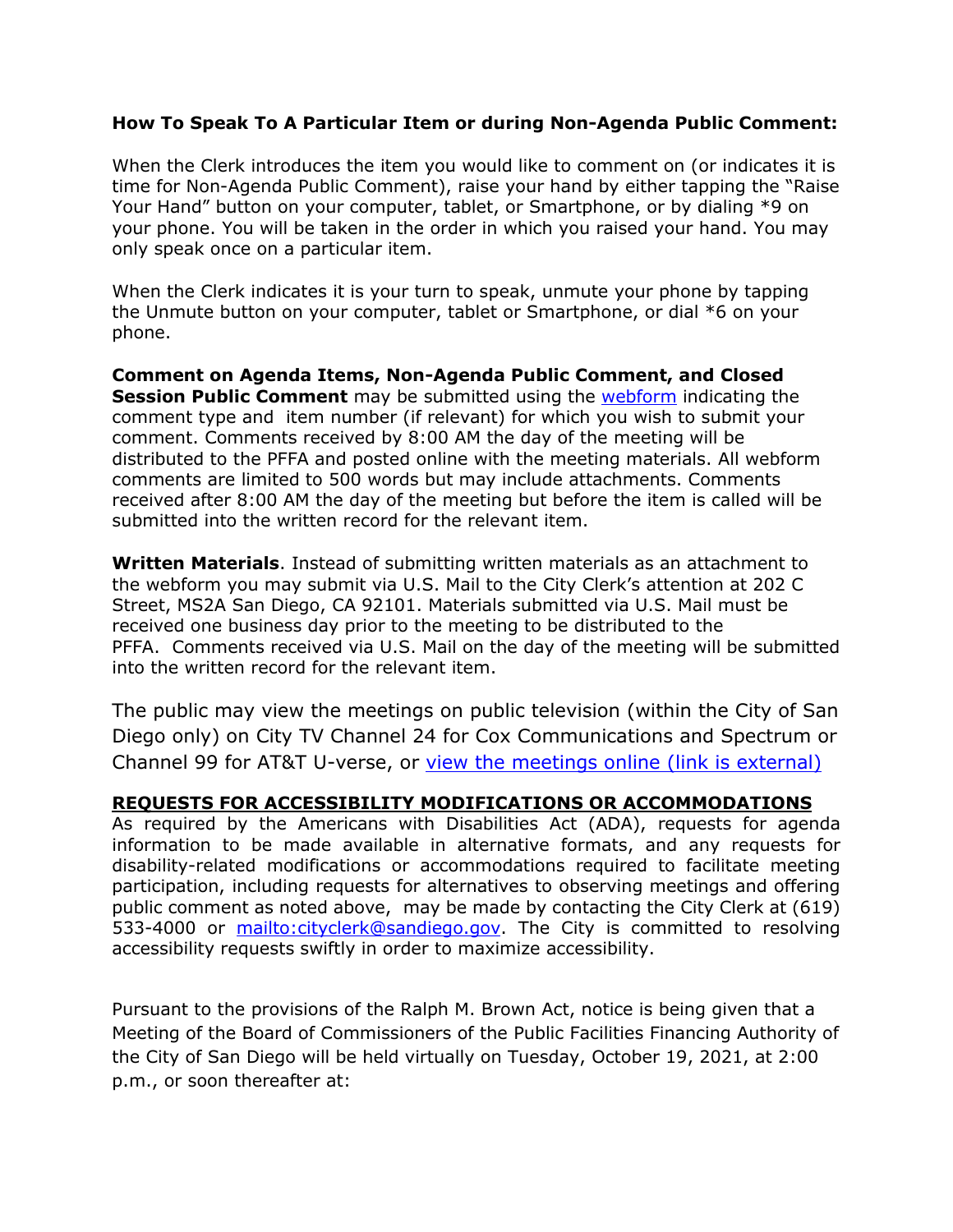## LOCATION: **Virtual Meeting <https://sandiego.zoomgov.com/j/1608377897>**

**or** Dial 1-669-254 5252 + When prompted, input **Webinar ID: 160 837 7897#**

**FOR INFORMATION CALL: David Powell at (619) 235-5894**

## **APPROVAL OF MINUTES**

[March 16, 2021](https://www.sandiego.gov/sites/default/files/0316pffa.pdf) 

## **NON-AGENDA PUBLIC COMMENT**

## **ADOPTION AGENDA, DISCUSSION AND OTHER LEGISLATIVE ITEMS**

DISCUSSION, RESOLUTIONS TO BE ADOPTED:

#### **Item FA-[Authorization of Certain Legal Documents in Connection](https://www.sandiego.gov/sites/default/files/all_files_comnbined_for_10-19_pffa.pdf)  1 [with the Public Facilities Financing Authority of the City](https://www.sandiego.gov/sites/default/files/all_files_comnbined_for_10-19_pffa.pdf)  [of San Diego Lease Revenue Commercial Paper Notes](https://www.sandiego.gov/sites/default/files/all_files_comnbined_for_10-19_pffa.pdf)  [Program](https://www.sandiego.gov/sites/default/files/all_files_comnbined_for_10-19_pffa.pdf)**.

Total Estimated Cost of Proposed Action and Funding Source: N/A

Council District(s) Affected: Citywide

## **Proposed Actions:**

(FA-2021-3 Cor. Copy)

Authorization of Certain Legal Documents in Connection with the Public Facilities Financing Authority of the City of San Diego Lease Revenue Commercial Paper Notes Program